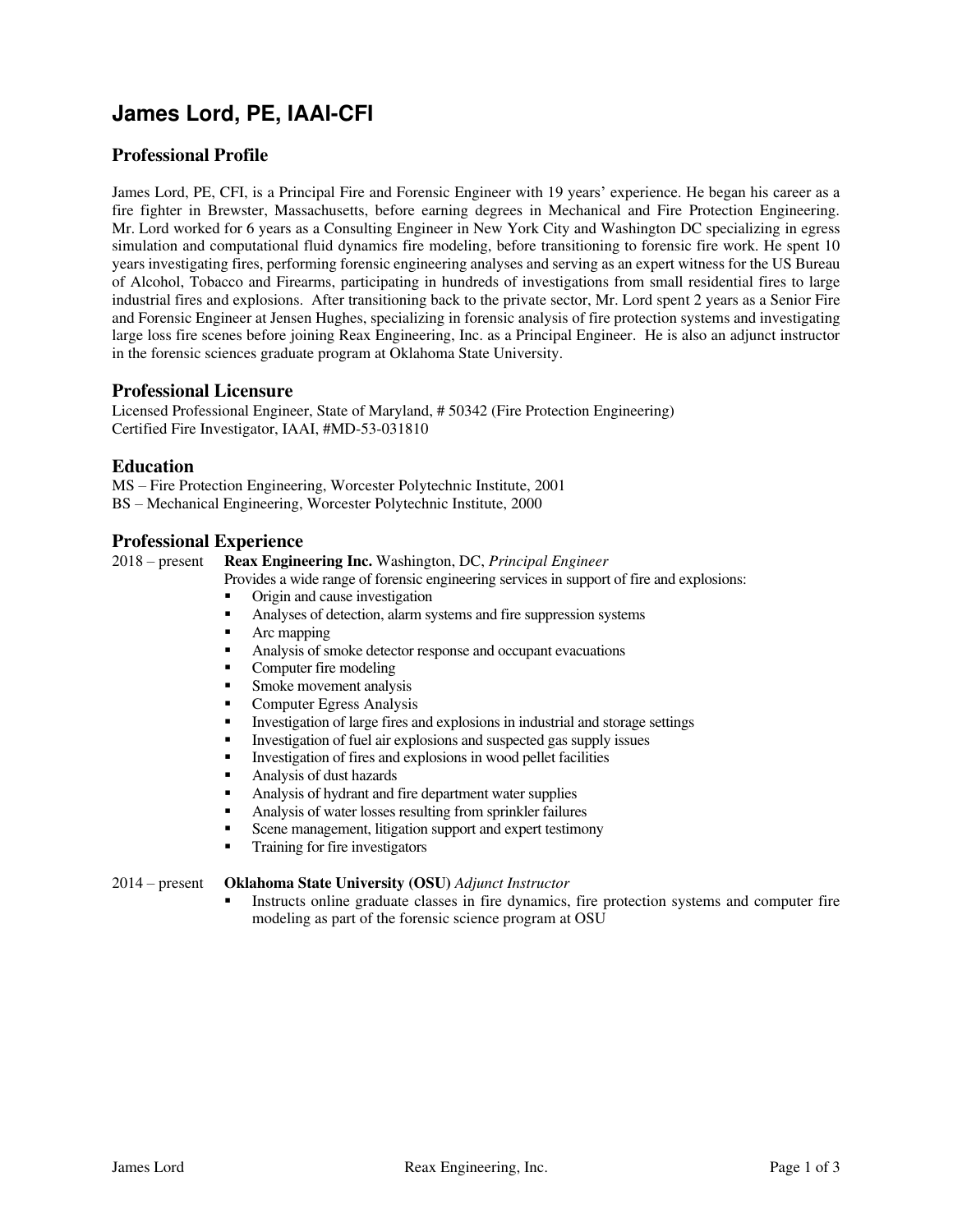| 2016-2018 | <b>Jensen Hughes Baltimore, MD, Senior Fire and Forensic Engineer</b>                                                                                                                                                                                                                                                                                                                                                   |
|-----------|-------------------------------------------------------------------------------------------------------------------------------------------------------------------------------------------------------------------------------------------------------------------------------------------------------------------------------------------------------------------------------------------------------------------------|
|           | Responsible for conducting and managing projects related to fire protection engineering analyses,<br>fire and explosion investigations, failure analyses of fire detection and alarm systems and fire<br>suppression systems, analysis of appliances and product fire performance, fire and materials<br>research, process hazard analysis, fire hazard analysis, and computational fluid dynamics<br>modeling analyses |
|           | Provided litigation support services, expert testimony and origin and cause determination.<br>٠                                                                                                                                                                                                                                                                                                                         |
| 2006-2016 | Bureau of Alcohol, Tobacco Firearms & Explosives (ATF) Fire Research Laboratory<br>Beltsville, MD Senior Fire Research Engineer                                                                                                                                                                                                                                                                                         |
|           | Performed over 700 fire investigations, including over 35 very large loss National Response                                                                                                                                                                                                                                                                                                                             |
|           | Team callouts                                                                                                                                                                                                                                                                                                                                                                                                           |
|           | Performed experimental fire testing and engineering analyses in support of criminal<br>٠<br>investigations                                                                                                                                                                                                                                                                                                              |
|           | Testified in a number of trials across the US and in Canada<br>٠                                                                                                                                                                                                                                                                                                                                                        |
| 2001-2006 | Arup Fire New York, NY and Washington, DC                                                                                                                                                                                                                                                                                                                                                                               |
|           | Specialized in performance-based fire engineering designs, including structural response to fire,<br>egress simulation and computational fluid dynamics fire modeling                                                                                                                                                                                                                                                   |
| 1996-2001 | <b>Brewster Fire Department Brewster, MA</b>                                                                                                                                                                                                                                                                                                                                                                            |
|           | Served as a call fire fighter and emergency medical technician for the Town of Brewster                                                                                                                                                                                                                                                                                                                                 |

### **Awards**

- **•** Investigator of the Year, International Association of Arson Investigators (IAAI), 2013
- Tau Beta Pi, Honorary Engineering Society
- **•** Pi Tau Sigma, Honorary Mechanical Engineering Society
- Salamander, Honorary Fire Protection Engineering Society

### **Selected Publications & Presentations**

- 1. Lannon, C., Stoliarov, S., Lord, J. and Leventon, I., "A Methodology for Predicting and Comparing the Full-scale Fire Performance of Similar Materials", *Fire and Materials 2017 Conference Proceedings, San Francisco, CA, February 6-8*, 2017.
- 2. Lord, J. and Geiman, J., "Cigarette ignition of cellulosic materials with non-fire standards compliant cigarettes," *Fire and Materials 2015 Conference Proceedings,* San Francisco, CA, February 2–4, 2015
- 3. SFPE Engineering Guide, *Fire Safety for Very Tall Buildings*, 2013 (co-author)
- 4. Lord, J. and Geiman, J., "Systematic Analysis of Witness Statements for Fire Investigation," *Fire Technology Journal,* 48 (2), 2012
- 5. Lord, J., "Dynamics of Slow Ignition Scenarios" Two day course presented to the Kansas City Arson Task Force 30th Annual Educational Seminar, March 2012 (Also presented a one-day version to the Maryland Fire and Explosive Investigator's Association, May 2013)
- 6. SFPE Engineering Guide, *Guidelines for Substantiating a Fire Model for a Given Application*, 2011 (co-author)
- 7. Lord, J., "Castle West Apartment Fire A case study in the use of engineering analysis, laboratory testing and computer modeling in fire investigation", International Association of Arson Investigators 61<sup>st</sup> Annual Training Conference, Orlando, FL, May 2010
- 8. Lord, J., "Fire Dynamics for Fire and Explosion Investigators" Two day course taught over 25 times since 2007 at the National Fire Academy in Emmitsburg, MD, as well as a two week version for the International Law Enforcement Agency (through the US Department of State) in Budapest, Hungary and Bangkok, Thailand
- 9. Lord, J., "Fire Modeling for Fire Investigators" Taught a 5-day course in computational fluid dynamics fire modeling to federal fire and explosion investigators at the Federal Law Enforcement Training Center in Glynco, GA, July 2007
- 10. Lord, J., Meacham, B., Moore, A., Fahy, R., and Proulx, G., "Guide for Evaluating the Predictive Capabilities of Computer Egress Models," NIST GCR 06-886, December 2005
- 11. Lord, J. and Meacham, B., "Investigation of Uncertainty in Egress Models and Data," *3 rd International Symposium on Human Behaviour in Fire*, Belfast, September 2004